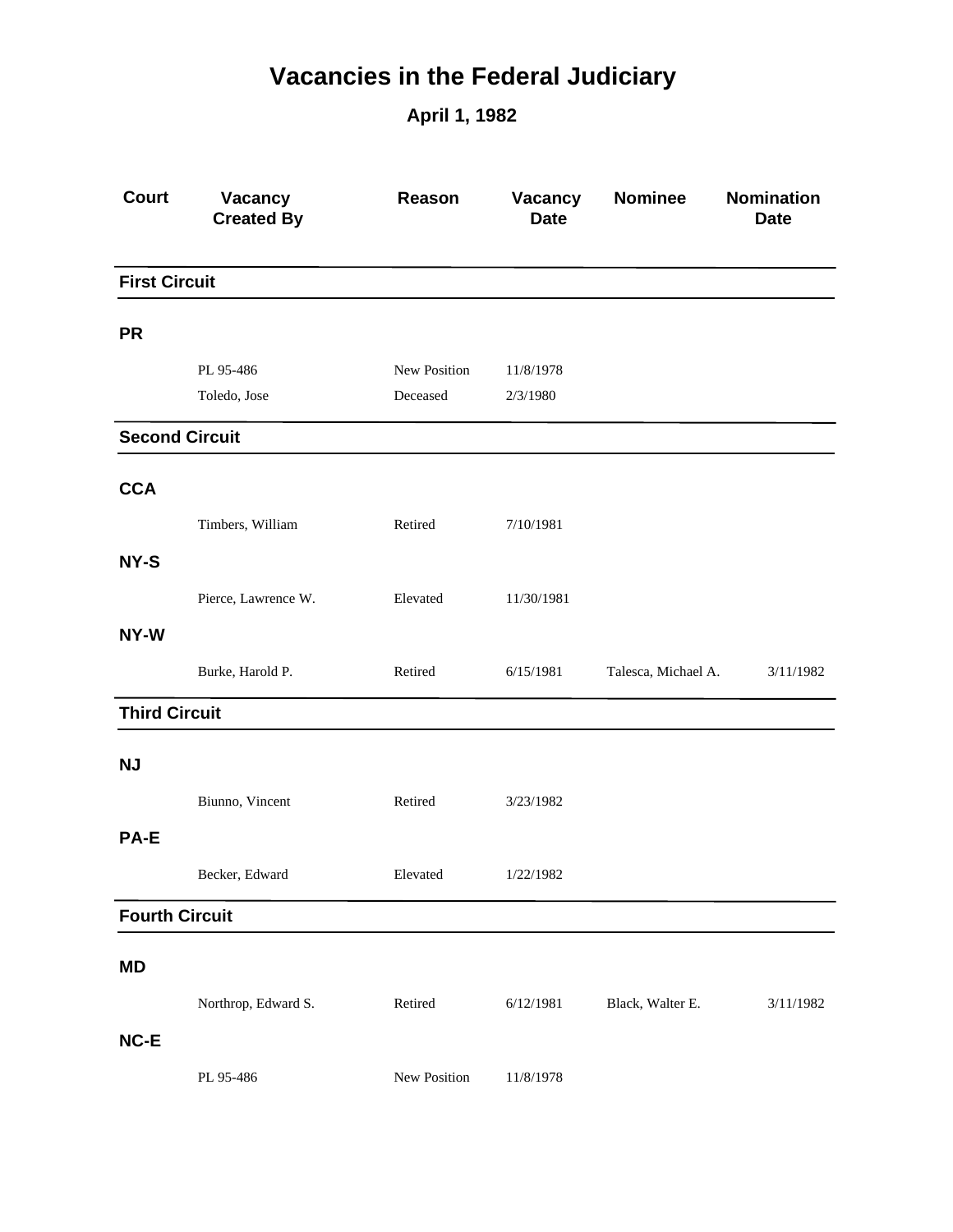| <b>Court</b>          | Vacancy<br><b>Created By</b> | Reason   | Vacancy<br><b>Date</b> | <b>Nominee</b>    | <b>Nomination</b><br><b>Date</b> |
|-----------------------|------------------------------|----------|------------------------|-------------------|----------------------------------|
| <b>Fifth Circuit</b>  |                              |          |                        |                   |                                  |
| <b>CCA</b>            |                              |          |                        |                   |                                  |
|                       | Ainsworth, Robert            | Deceased | 12/22/1981             |                   |                                  |
|                       | Coleman, James               | Retired  | 5/30/1981              |                   |                                  |
| LA-E                  |                              |          |                        |                   |                                  |
|                       | Boyle, Ed                    | Retired  | 12/1/1981              |                   |                                  |
|                       | Gordon, Jack                 | Deceased | 3/4/1982               |                   |                                  |
|                       | Mitchell, Lansing            | Retired  | 11/3/1981              |                   |                                  |
| <b>Sixth Circuit</b>  |                              |          |                        |                   |                                  |
| OH-N                  |                              |          |                        |                   |                                  |
|                       | Contie, Jr., Leroy J.        | Elevated | 3/23/1982              |                   |                                  |
|                       | Krupansky, Robert B.         | Elevated | 3/19/1982              |                   |                                  |
|                       | Thomas, William              | Retired  | 2/15/1981              |                   |                                  |
|                       | <b>Seventh Circuit</b>       |          |                        |                   |                                  |
| IL-N                  |                              |          |                        |                   |                                  |
|                       | Crowley, John                | Resigned | 6/30/1981              | Hart, William T.  | 3/11/1982                        |
|                       | Decker, Bernard              | Retired  | 4/2/1981               | Nordbert, John A. | 3/11/1982                        |
|                       | Parsons, James B.            | Retired  | 8/30/1981              |                   |                                  |
| <b>Eighth Circuit</b> |                              |          |                        |                   |                                  |
| <b>CCA</b>            |                              |          |                        |                   |                                  |
|                       | Stephenson, Roy              | Retired  | 4/1/1982               |                   |                                  |
| <b>MO-W</b>           |                              |          |                        |                   |                                  |
|                       | Gibson, John R.              | Elevated | 3/30/1982              |                   |                                  |
|                       |                              |          |                        |                   |                                  |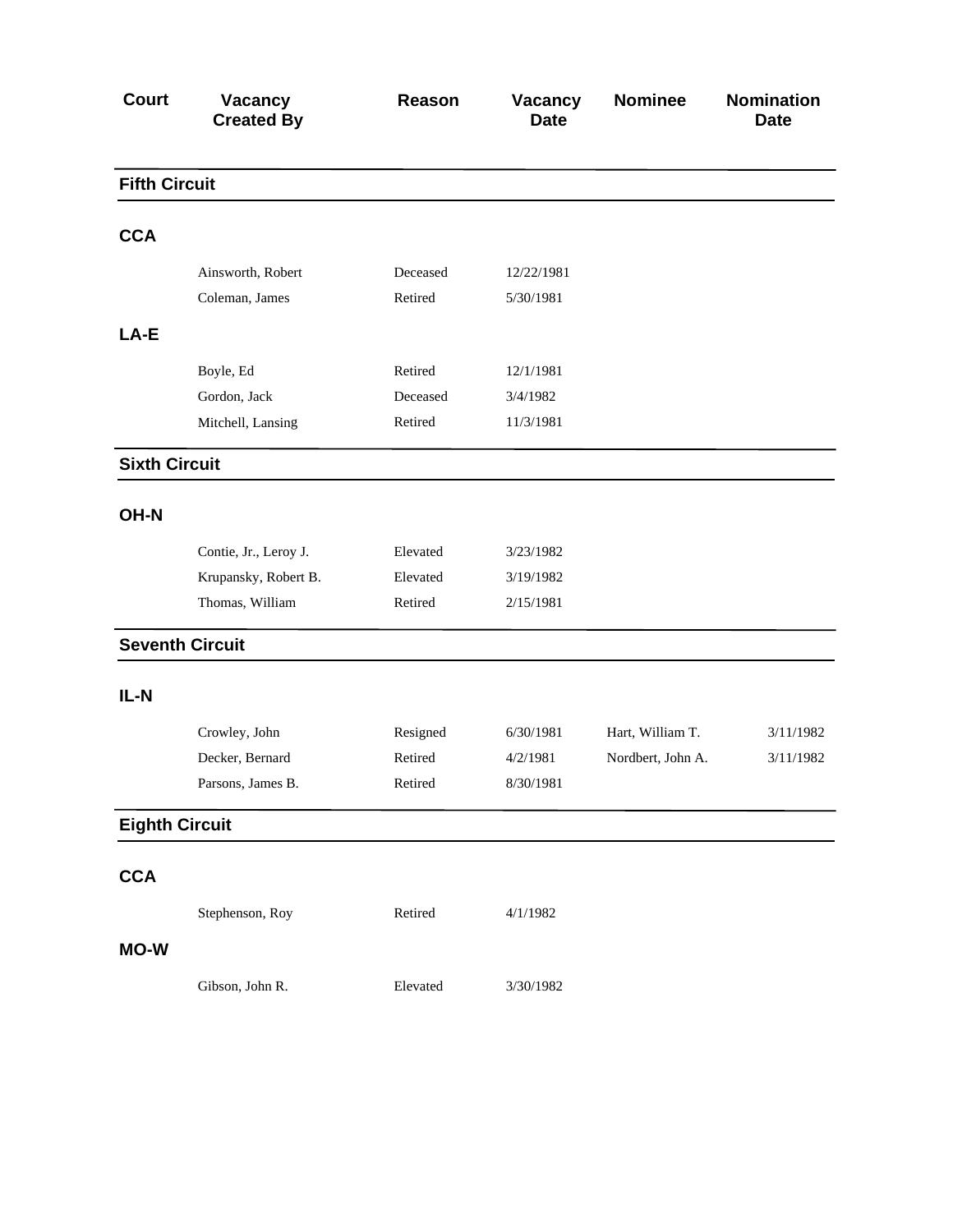| <b>Court</b>           | <b>Vacancy</b><br><b>Created By</b> | Reason     | Vacancy<br><b>Date</b> | <b>Nominee</b>  | <b>Nomination</b><br><b>Date</b> |
|------------------------|-------------------------------------|------------|------------------------|-----------------|----------------------------------|
| <b>Ninth Circuit</b>   |                                     |            |                        |                 |                                  |
| CA-C                   |                                     |            |                        |                 |                                  |
|                        | Gray, William P.                    | Retired    | 3/26/1982              |                 |                                  |
|                        | Hill, Irving                        | Retired    | 10/15/1980             |                 |                                  |
|                        | Williams, David                     | Retired    | 1/17/1981              |                 |                                  |
| CA-S                   |                                     |            |                        |                 |                                  |
|                        | Schwartz, Edward J.                 | Retired    | 3/26/1982              |                 |                                  |
| HI                     |                                     |            |                        |                 |                                  |
|                        | Heen, Walter                        | Terminated | 12/16/1981             | Fong, Harold M. | 2/11/1982                        |
|                        | <b>Eleventh Circuit</b>             |            |                        |                 |                                  |
| AL-N                   |                                     |            |                        |                 |                                  |
|                        | McFadden, Frank                     | Resigned   | 1/1/1982               |                 |                                  |
| FL-N                   |                                     |            |                        |                 |                                  |
|                        |                                     |            |                        |                 |                                  |
|                        | Arnow, Winston                      | Retired    | 3/14/1981              |                 |                                  |
|                        | <b>District of Columbia Circuit</b> |            |                        |                 |                                  |
| <b>DC</b>              |                                     |            |                        |                 |                                  |
|                        | Bryant, William                     | Retired    | 1/31/1982              |                 |                                  |
|                        | Gasch, Oliver                       | Retired    | 11/30/1981             |                 |                                  |
| <b>Federal Circuit</b> |                                     |            |                        |                 |                                  |
| <b>CCA</b>             |                                     |            |                        |                 |                                  |
|                        | Kunzi, Robert                       | Deceased   | 2/21/1982              |                 |                                  |
|                        | <b>International Trade</b>          |            |                        |                 |                                  |
| <b>USIT</b>            |                                     |            |                        |                 |                                  |
|                        | Richardson, Skovil                  | Deceased   | 3/30/1982              |                 |                                  |
|                        |                                     |            |                        |                 |                                  |